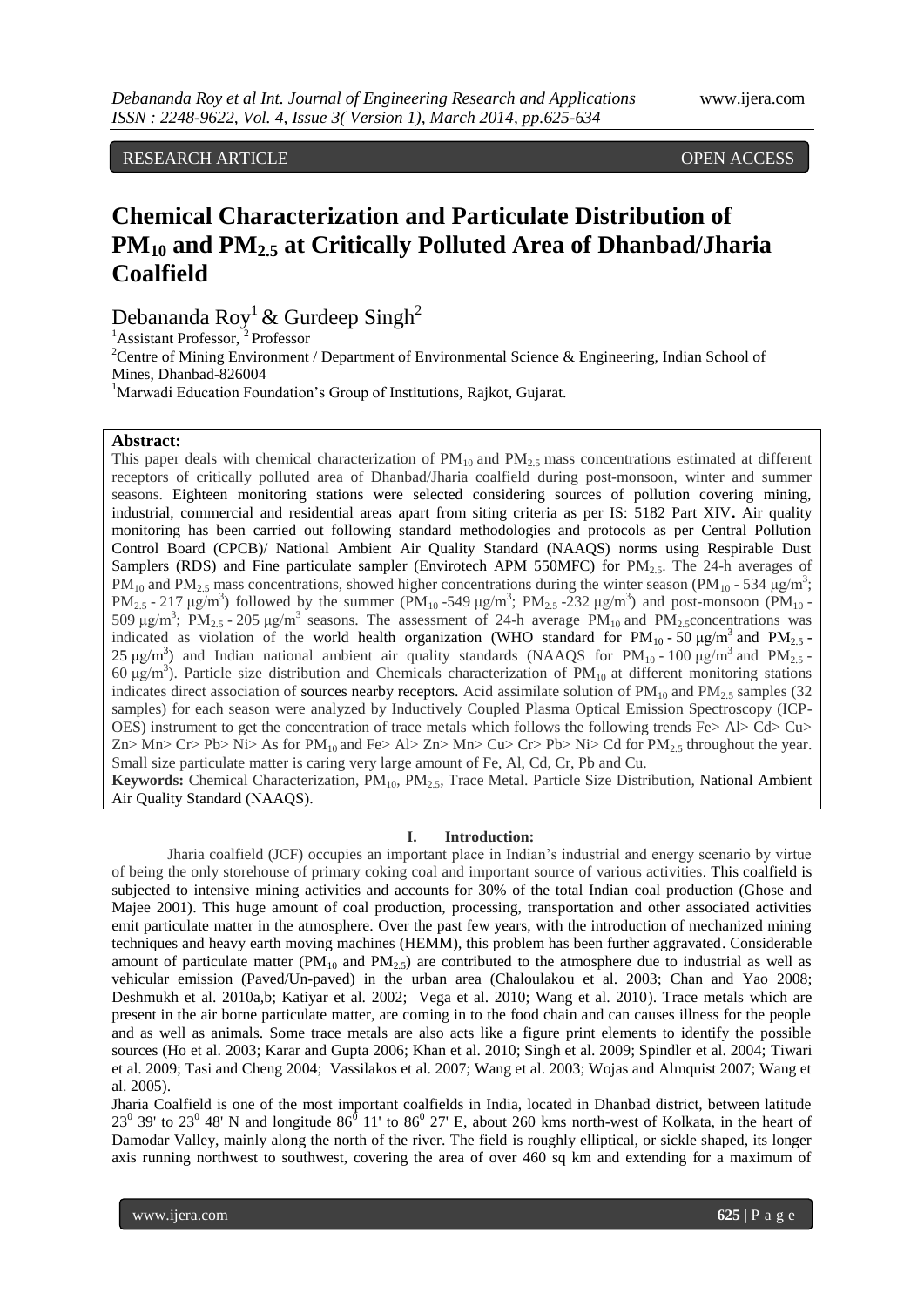about 38 km east-west and 19 km north-south. This is the most exploited coalfield because of available metallurgical grade coal reserves.

#### **II. Study Area:**

Study area, within Jharia Coalfield is depicted in Fig. 1. It includes different polluting sources like opencast coal mines, coal washeries, coke oven plants, thermal power stations, mine fire areas, commercial and residential areas. Eighteen (18) ambient air quality monitoring stations were selected for this study as per the siting criteria (IS: 5182 Part XIV) with special consideration of meteorological data and sources of pollution, apart from security, accessibility and availability of electricity. One reference ambient air quality monitoring stations also established at ISM, Dhanbad which is relatively cleaner area providing background particulate levels in the study area.



Fig. 1: Location Map of the Study Area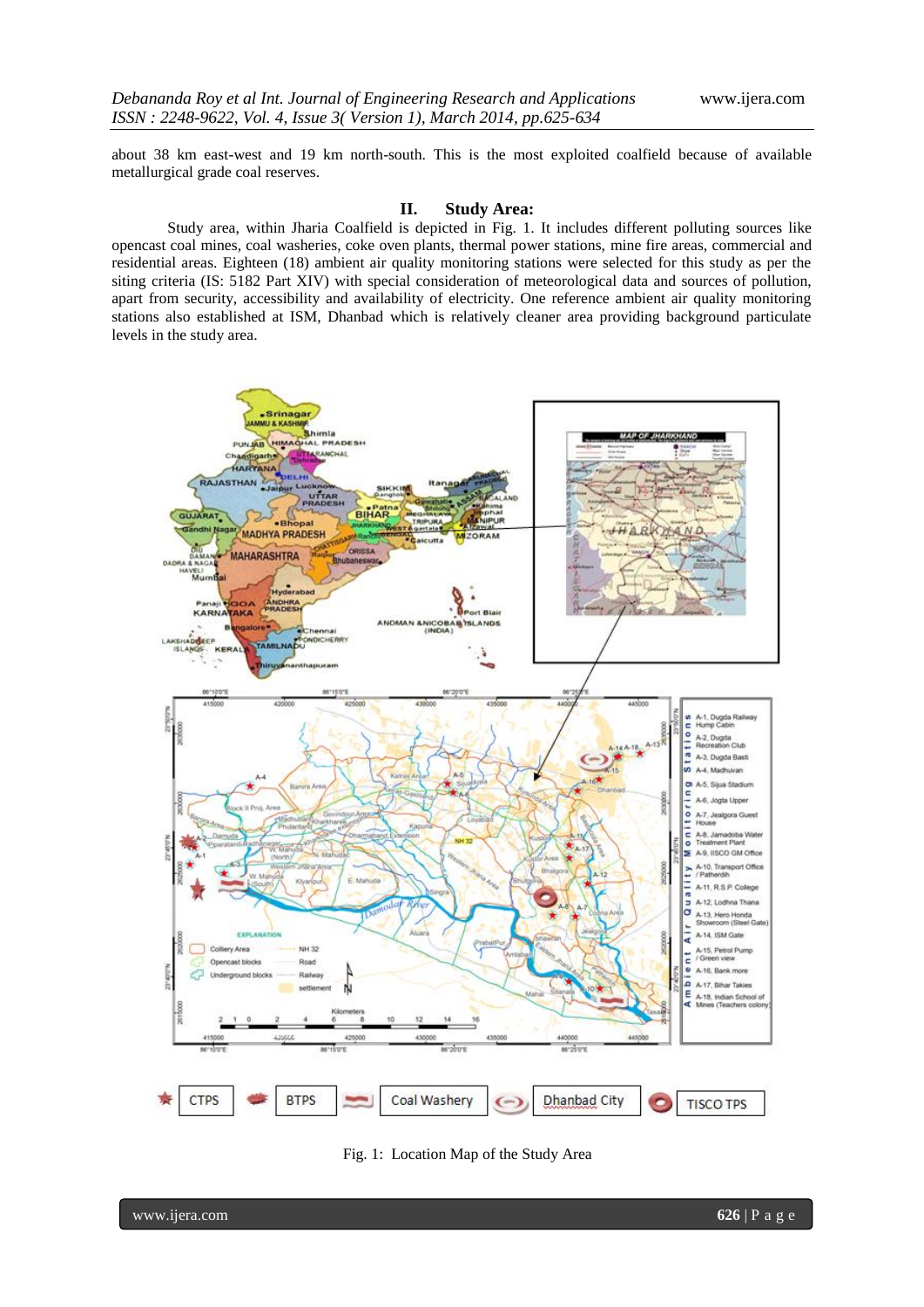Salient Features of these 18 ambient air quality monitoring stations as sited in the study area are present in Table given below.

| Code   | <b>Locations</b>            | Geographical                                                              | <b>Remarks</b>                                                                                |
|--------|-----------------------------|---------------------------------------------------------------------------|-----------------------------------------------------------------------------------------------|
|        |                             | <b>Positioning System</b>                                                 |                                                                                               |
|        |                             | <b>Reading</b><br>Lat-23°44'21.85" N                                      |                                                                                               |
| $A-1$  | Dugda<br>Railway            | Lon-86 <sup>0</sup> 08'59.22"E                                            | Existing Dugdha Washery is situated 1 km from<br>station A-3 in N Direction.                  |
|        | Hump Cabin                  | Elevation (SL) - 679 ft                                                   | Railway Track is passing at a distance of <10m from<br>station A-3 in N Direction             |
|        |                             |                                                                           | DVC Plant is situated 2 km from station A-3 in NW<br>Direction.                               |
|        |                             |                                                                           | BTPS is situated 6 km from station A-3 in SSW<br>Direction.                                   |
|        |                             |                                                                           | CTPS is situated 4 km from station A-3 in SW                                                  |
| $A-2$  | Dugda                       | Lat- $23^{0}45'02.09''N$                                                  | Direction                                                                                     |
|        | Recreation                  | Lon- $86^{0}09'10.65"E$                                                   | Madhuban Washery is situated 1.5 km from station A-<br>4 in NE Direction.                     |
|        | Club                        | Elevation (SL) - 748 ft                                                   | Unpaved Road is passing at a distance of <25m from<br>Station A-4 in NW Direction.            |
|        |                             |                                                                           | CTPS is situated 4 km from station A-4 in E Direction                                         |
|        |                             |                                                                           |                                                                                               |
| $A-3$  | Dugda Basti                 | Lat- $23^045'25.74''N$<br>Lon- $86^{0}09'01.76"E$                         | Existing Dugdha Washery is located 1.7 km from<br>Station A-7 in SW Direction                 |
|        |                             | Elevation (SL) - 725 ft                                                   | Railway Track is passing at a distance of 1 km from                                           |
|        |                             |                                                                           | Station A-7 in S Direction<br>Proposed Washery is situated at a distance of 2km               |
|        |                             |                                                                           | from the Station A-7 in S Direction                                                           |
| $A-4$  | Madhuban                    | Lat-23 <sup>0</sup> 47'30"N Lon-<br>$86^011'30''E$ Elevation              | 0.5 km from Madhuwan Coal washery at S direction.                                             |
|        |                             | $(SL) - 630$ ft                                                           | 2.5 km from Muridih (OC) in W direction.<br>2.3 km from Block-II (OC) in NW direction.        |
|        |                             |                                                                           | 1.3 km from Jamunia (OC) at NNE direction.                                                    |
| $A-5$  | Sijua Stadium               | Lat-23 <sup>0</sup> 47'32.9"N Lon-<br>86 <sup>0</sup> 19'41.2"E Elevation | 3.9 km from Rajhans Coak Oven plant at SE                                                     |
|        |                             | (SL)-877 ft                                                               | direction.<br>2 km from Sandra Bansjora (OC) at W Direction                                   |
|        |                             |                                                                           | 3 km from Nichit pur (OC) in SW direction                                                     |
| $A-6$  | Jogta 14 pit                | Lat-23 <sup>0</sup> 47'13.1"N Lon-<br>86 <sup>0</sup> 19'56.2"E Elevation | 0.5 km from Jogta (OC)                                                                        |
| $A-7$  | Jealgora Guest              | $(SL)$ - 651 ft<br>Lat - 23 <sup>0</sup> 42'25.5"N Lon                    | Existing coal Washery is situated at a distance of 2                                          |
|        | House                       | $-86^{0}24'59.6"E$<br>Elevation(SL)-715 ft                                | km from Station A-6 in SE Direction.                                                          |
| $A-8$  | Water                       | Lat - $23^{0}42'27.89''N$                                                 | Station A-7 is situated $<2.5$ km from Jamadoba                                               |
|        | Treatment<br>Plant/         | Lon - $86^024'02.57''E$<br>Elevation-577 ft                               | Washery W Direction                                                                           |
|        | Jamadoba                    |                                                                           | Patherdih coal Washery is located at a distance of $\langle 5 \rangle$<br>km in NNW Direction |
| $A-9$  | <b>IISCO GM</b>             | Lat - $23^{0}39'53.0''$ N Lon                                             | Station A-3 is situated 2 km from Patherdih Washery                                           |
|        | Office                      | $-86^{\circ}26^{\prime}44.8"$ E<br>Elevation (SL) - 512 ft                | in S Direction.<br>Surrounded by coal Washeries in W, S and N                                 |
|        |                             |                                                                           | Direction by IISCO/SAIL, Bhojudih Coal Washery                                                |
|        |                             |                                                                           | and Patherdih existing coal Washery respectively                                              |
| $A-10$ | Transport<br>Office/Patherd | Lat - $23^{0}40'37.8"$ N<br>Lon-86 ${}^{0}26'03.28"E$                     | Existing Washery. is located at a distance of $<$ 50 m                                        |
|        | ih                          | Elevation (SL) - 555 ft                                                   | from Staion A-1 in W Direction<br>Railway track was passing at a distance of <20 m            |
|        |                             |                                                                           | from station A-1 in SW Direction                                                              |

# **Table 1: Salient Features of Ambient Air Quality Monitoring Stations of Study Area**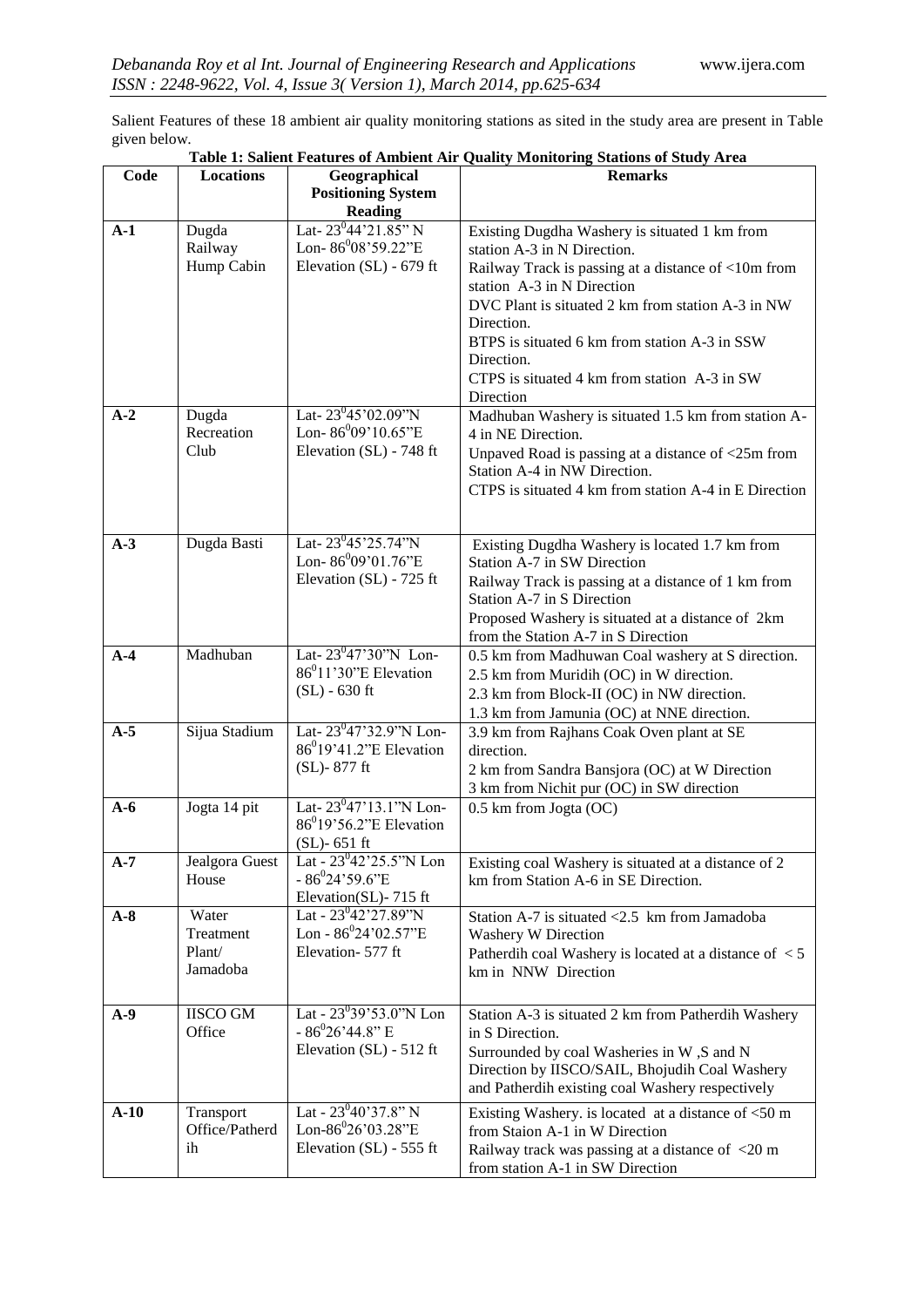| $A-11$ | R.S.P. College                               | Lat - $23^{0}45'11.6"$ N<br>Lon-86 ${}^{0}$ 24'44.4"E<br>Elevation-710 ft                   | 1.33 km away from South Jharia (OC) in NWW<br>direction.<br>2.34 km away from Sudamdih Coal Washery in NW<br>direction.<br>2.44 km from Goluckdih (OC) in NNW direction |
|--------|----------------------------------------------|---------------------------------------------------------------------------------------------|-------------------------------------------------------------------------------------------------------------------------------------------------------------------------|
| $A-12$ | Lodna Thana                                  | Lat - $23^{0}43'41.8"$ N<br>Lon-86 ${}^{0}25'30.6"E$<br>Elevation (SL) - 570 ft             | 1.6 km from Goluckdih (OC) in SSW direction.<br>1.8 km from Sudamdih Coal Washery in SW<br>direction.                                                                   |
| $A-13$ | Hero Honda<br>Showroom/<br><b>Steel Gate</b> | Lat - $23^{0}48'54.86''$ N<br>Lon-86 $^{0}27'51.05''E$<br>Elevation (SL) - 770 ft           | Near main road. At Dhanbad City.                                                                                                                                        |
| $A-14$ | ISM Gate                                     | Lat - $23^{0}48'32.7"$ N<br>Lon-86 $^{0}26'33.3"E$<br>Elevation (SL) - 842 ft               | Near main road. At Dhanbad City.                                                                                                                                        |
| $A-15$ | Petrol Pump/<br><b>Green View</b>            | Lat - $23^{0}47'46.7"$ N<br>Lon-86 $^{0}25'51.4"E$<br>Elevation (SL) - 770 ft               | Near main road. At Dhanbad City.                                                                                                                                        |
| $A-16$ | <b>Bank More</b>                             | Lat - $23^{0}47'16.9''$ N<br>Lon-86 ${}^{0}25'07.2"E$<br>Elevation (SL) - 775 ft            | Near main road. At Dhanbad City.                                                                                                                                        |
| $A-17$ | <b>Bihar Talkies</b>                         | Lat - $23^{0}44'42.05"$ N<br>Lon-86 $^{0}$ 24'45.79"E<br>Elevation (SL) - 580 ft            | Near main road.<br>1.3 km from South Jharia (OC) at SW direction.<br>2.1 km from Sudamdih Washery at W direction.<br>2 km from Goluckdih (OC) in NNW.                   |
| $A-18$ | ISM, Dhanbad<br><b>Teaches</b><br>Colony     | Lat-23 $^{0}$ 48'45.3"N Lon-<br>$86^{\circ}26^{\circ}23.5$ " E Elevation<br>$(SL) - 822$ ft | Used as a reference station as isolated from the<br>industrial activities                                                                                               |

# **III. Methodology of Ambient Air Quality Monitoring:**

Summarized Methodologies and Measuring Instruments for Ambient Air Quality Monitoring are given in Table 2.

| Table 2: Summarized Methodology and Measuring Instruments for Ambient Air Quality Monitoring |                     |                                                                                                                                                                                                                      |  |  |  |  |
|----------------------------------------------------------------------------------------------|---------------------|----------------------------------------------------------------------------------------------------------------------------------------------------------------------------------------------------------------------|--|--|--|--|
| <b>Pollutants</b>                                                                            | <b>Measuring</b>    | <b>Standard Methodology</b>                                                                                                                                                                                          |  |  |  |  |
|                                                                                              | <b>Instruments</b>  |                                                                                                                                                                                                                      |  |  |  |  |
| <b>Respirable</b>                                                                            | Envirotech (APM460) | Instruments were operated at an average flow rate of 1.1-                                                                                                                                                            |  |  |  |  |
| <b>Particulate Matter</b>                                                                    | Respirable Dust     | 1.2m <sup>3</sup> /min.<br>as per IS: 5182-Part XXIII: 2006 for                                                                                                                                                      |  |  |  |  |
| $(PM_{10})$                                                                                  | Sampler             | sampling/collection of SPM and $PM_{10}$ levels. They were<br>computed as per standard methods after determining the<br>weights of GF/A or EPM 2000 filter paper before and after<br>sampling in Electronic Balance. |  |  |  |  |
| <b>Fine particulate</b>                                                                      | Envirotech APM      | Gravimetric                                                                                                                                                                                                          |  |  |  |  |
| matter (size less                                                                            | 550MFC              | PTFE 47 mm diameter filter paper, TOEM                                                                                                                                                                               |  |  |  |  |
| than $2.5 \mu m$ )                                                                           |                     | Beta attenuation                                                                                                                                                                                                     |  |  |  |  |
| Lead (Pb) $\mu$ g/m $3$                                                                      | <b>ICP-OES</b>      | ICP-OES after sampling on EPM 2000 equivalent filter paper                                                                                                                                                           |  |  |  |  |
| Arsenic (As)                                                                                 | <b>ICP-OES</b>      | ICP-OES after sampling on EPM 2000 equivalent filter paper                                                                                                                                                           |  |  |  |  |
| Nickel (Ni)                                                                                  | <b>ICP-OES</b>      | ICP-OES after sampling on EPM 2000 equivalent filter paper                                                                                                                                                           |  |  |  |  |
|                                                                                              | 0.11                | $\cdots$                                                                                                                                                                                                             |  |  |  |  |

**Table 2: Summarized Methodology and Measuring Instruments for Ambient Air Quality Monitoring**

**Note:** Same methodology has been followed fort the determination of other trace metals.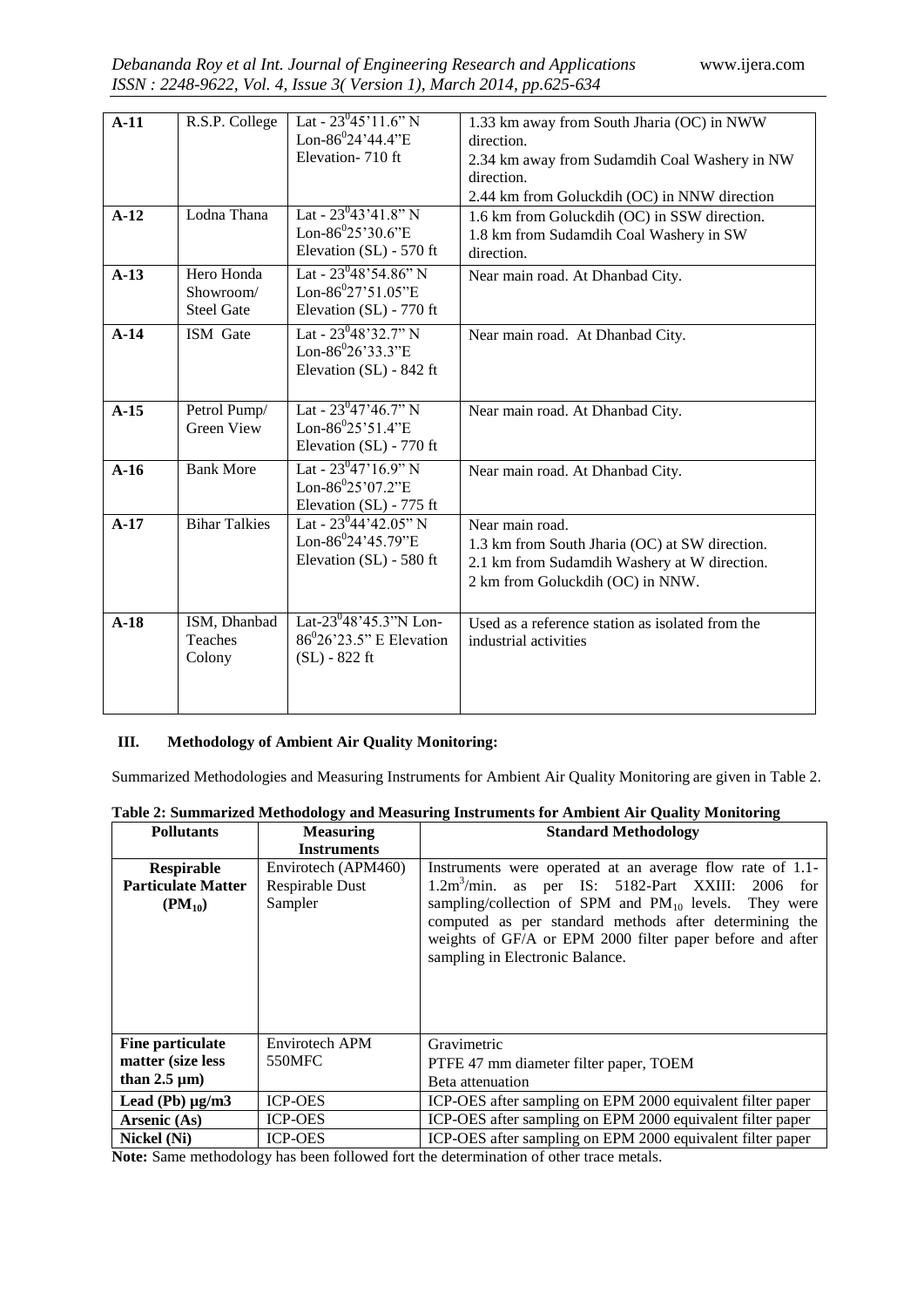## **IV. Meteorological Status of the Study Area:**

Weather Monitor station (WM-231) was installed at roof top of Centre of Mining Environment (CME)/ Env. Sc. & Engg. (ESE) Department, ISM, Dhanbad. The location was free from obstruction for free flow of air from all the directions. Continuous measurements of maximum and minimum temperature, relative humidity, and wind speed and wind direction were recorded. Details of the wind speed, frequency distribution and wind direction for the period of air quality monitoring during Winter, Summer, Monsoon and Post- monsoon season during, 2011-2012 are given in Table 3.

| <b>Seasons</b>   | <b>Temperature</b><br>$(^0\mathrm{C})$ |      | <b>Relative</b><br><b>Humidity</b><br>$(\%)$ |      | <b>Mixing Depth</b><br>(m) |    | Rainfall<br>(mm) | Dominant<br>Wind<br>direction<br>(From) |
|------------------|----------------------------------------|------|----------------------------------------------|------|----------------------------|----|------------------|-----------------------------------------|
| Winter           | 30.0                                   | 4.6  | 97.0                                         | 23.0 | 900                        | 32 | N <sub>il</sub>  | NW, NNE $&$<br><b>NNW</b>               |
| <b>Summer</b>    | 47.0                                   | 19.8 | 98.0                                         | 18.0 | 1356                       | 45 | 86.0             | S, SE & SW                              |
| <b>Monsoon</b>   | 41.4                                   | 24.5 | 98.0                                         | 35.0 | 1290                       | 30 | 792.8            | S                                       |
| Post-<br>monsoon | 38.0                                   | 24.0 | 98.0                                         | 35.8 | 1020                       | 28 | 83.0             | <b>WSW</b>                              |

| Table 3: Meteorological Status during the Study Period (2011-2012) |  |  |  |
|--------------------------------------------------------------------|--|--|--|
|                                                                    |  |  |  |

Details of the wind speed, frequency distribution, wind direction for the study for all seasons i.e., Winter (December 2011- February 2012), Summer (March 2012-May 2012) Monsoon (June 2011-September 2011) and Post Monsoon (October 2011- November 2011) are given in Table 8 to Table 10 and accordingly wind rose diagram were developed which are presented in Fig. 2 to Fig. 5 respectively.

During winter the predominant wind direction was NW, NNE and NNW for 7.78% and 7.65% of the time respectively. The predominant wind speed of 0.5-1.5 m/sec was observed for 48.63% of total time. During summer the predominant wind direction was South for 9.57% of the total time respectively. The predominant wind speed of 5.0-8.0 m/sec was observed for 28.07% of total time. During Monsoon the predominant wind direction was South for 11.66% of the total time respectively. The predominant wind speed of 5-8 m/sec was observed for 3.29% of total time. During Post monsoon the predominant wind direction was WSW for 1.29% of the total time. The predominant wind speed of 3.0-5.0 m/sec was observed for 4.6% of total time. Atmospheric parameters like, Wind speed, wind direction, rain fall, mixing height, temperature, etc. are playing an important role in distribution of particulate matters (Hien et al. 2002).



**Fig. 2: Wind Rose Diagram of Study Area during Winter Season (2011-2012)**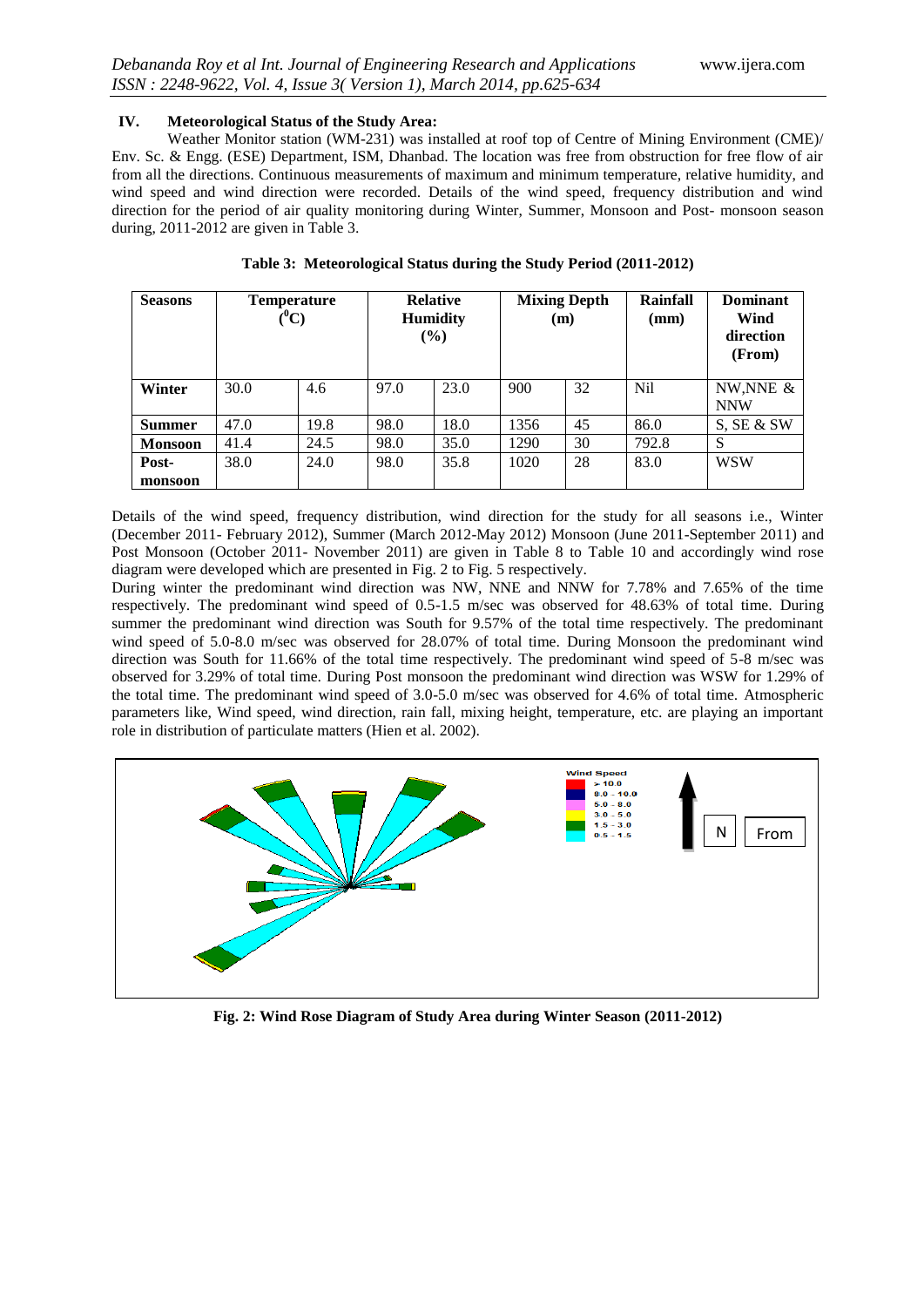

**Fig. 3: Wind Rose Diagram of Study Area during Summer Season (2012)**



**Fig. 5: Wind Rose Diagram of StudyAarea during Post- Monsoon Season (2011) .** 

## **V. Results and Discussion:**

### **Seasonal Variation of Particulate Matter:**

Ambient Air Quality Monitoring at 18 monitoring locations with observance of maximum concentration levels of  $PM_{10}$  &  $PM_{2.5}$  during winter followed by post monsoon and summer. Although the wind speed varied between the seasons, other meteorological parameters such as temperature and relative humidity, pointed to poor mixing during winter season. Moreover, winter received much less rainfall in comparison to other seasons. As a result, removal of atmospheric aerosol particles by wet scavenging is much reduced in winter. Specifically, during summer the prevailing winds, which are due to thermal circulations, are stronger and the mixing height is deeper (Hien et al., 2002). All the monitoring stations except ISM, teacher's colony excites the permissible limit given by NAAQS-2009.

Bank More (A-16), is badly affected by vehicle lode for that reason maximum fine particulates (PM<sub>10</sub> & PM<sub>2.5</sub>) concentration observed during all Seasons (post-monsoon- PM<sub>10</sub> 534 ± 21 µg/m3& PM<sub>2.5</sub> -189± 12 µg/m3; summer- PM<sub>10</sub> 509 ± 19 µg/m3& PM<sub>2.5</sub> -185± 11 µg/m3; winter- PM<sub>10</sub> 549 ± 23 µg/m3& PM<sub>2.5</sub> -219± 15 µg/m3). Sijua Stadium (A-5) and Transport Office (A-10) were recorded higher fine particulates level. Minimum concentration level of air borne particulate matter observed at ISM, teachers colony  $(A-18)$  (post-monsoon-  $PM_{10}$ ) 77 ± 06 µg/m3& PM<sub>2.5</sub> -49± 09 µg/m3; summer- PM<sub>10</sub> 68 ± 10 µg/m3& PM<sub>2.5</sub> -37± 05 µg/m3; winter- PM<sub>10</sub> 85 ± 13  $\mu$ g/m3& PM<sub>2.5</sub> -56± 06  $\mu$ g/m3) due to distance from source and greenbelt surrounding the campus. Variations of the observed data of particulates are given below (Fig. 6 to Fig. 8).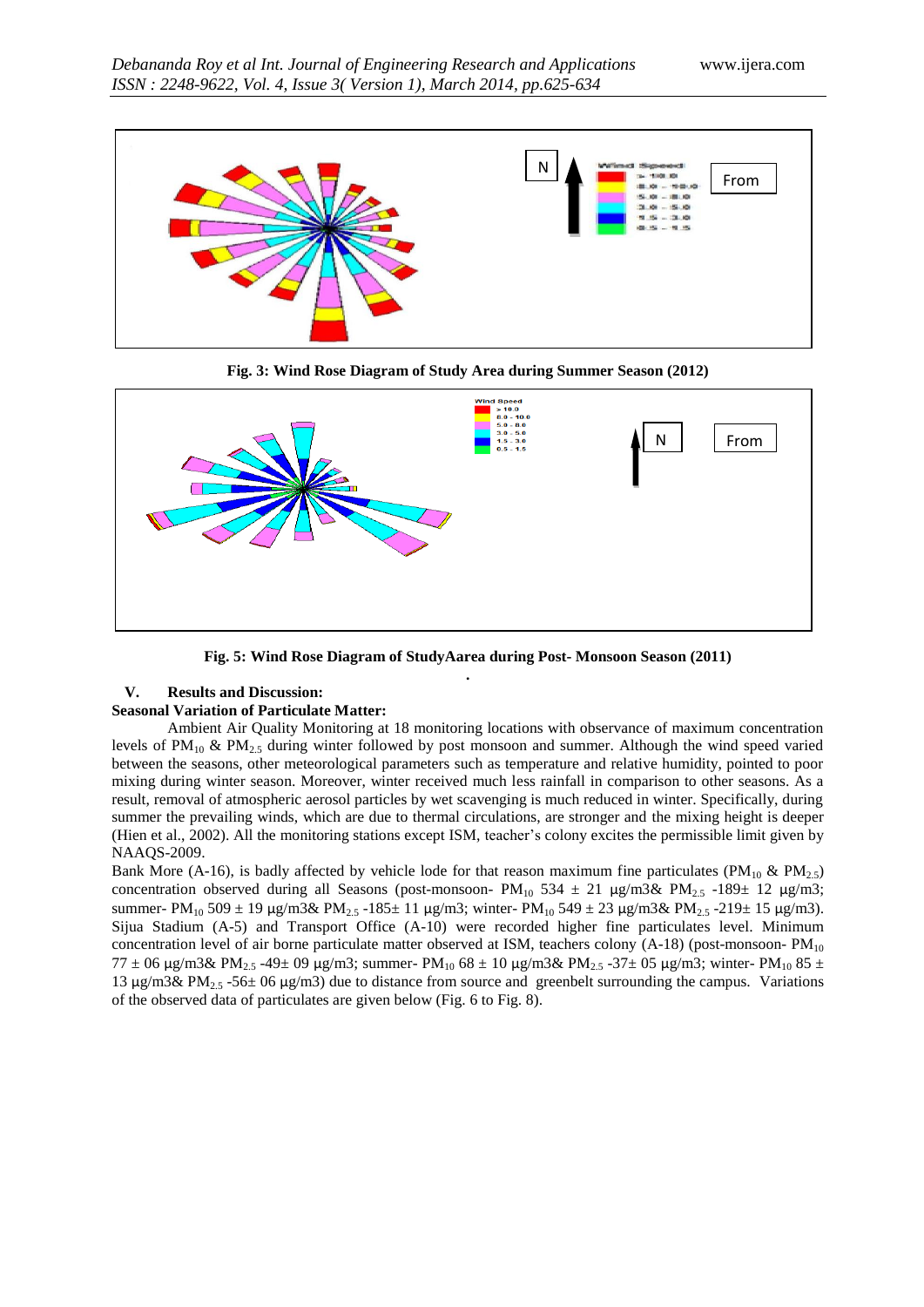





**Fig. 8: Showing Concentration of PM<sup>10</sup> and PM2.5 during Summer Season**

Dust has been collected from EPM, 2000 filter paper and analyzed through FRITSCH PARTICLE SIZER ANALYSETTE 22 for particle size analysis. A-3, A-8, A-13, A-15, A-16 and A-18 have been observed maximum percentage fine particulate Matter ( $>4 \mu m$ ) and A-4, A-5, A-6, A-9 and A-10 caontains maximum quantity of particulate matter more than 4  $\mu$ m. Size distribution of particulates (PM<sub>10</sub>) at different monitoring stations is shown in Fig. 9.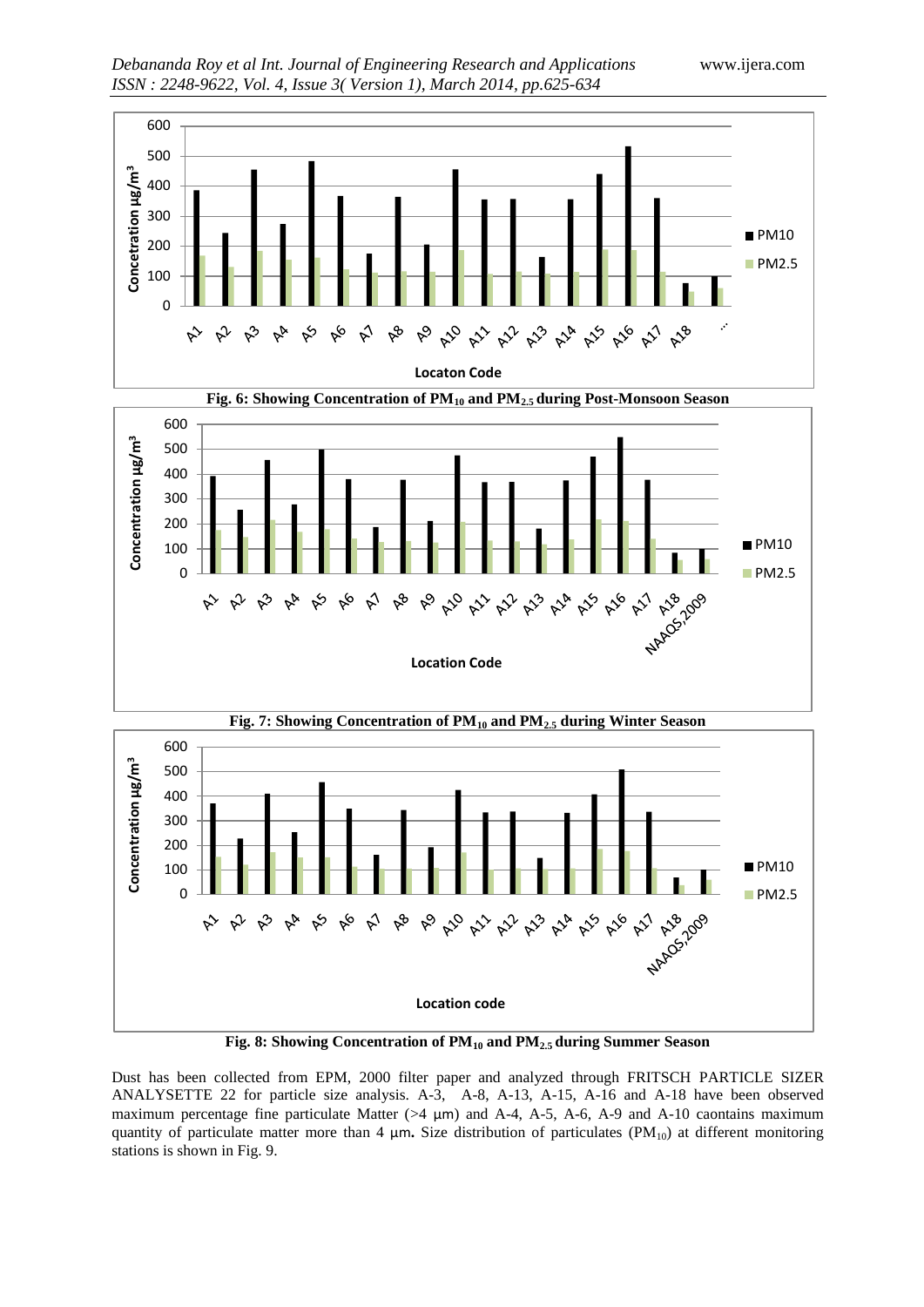

**Figure 9: Size Distribution of Particulate Matter PM<sup>10</sup> at Monitoring Mtations**

## **VI. Concentration of Trace Elements:**

Fe, Al, Ni, Cu, Mn, Cd, Pb, Zn, and As are the most commonly found trace element in coalfield region as revealed from literature review. Concentrations of trace elements present in dust sample of less than 10 micron at different seasons are given below.

Acid assimilate solution of  $PM_{10}$  and  $PM_{2.5}$  samples (32 samples) for each season were analyzed by Inductively Coupled Plasma Optical Emission Spectroscopy (ICP-OES) instrument to get the concentration of trace metals which follows the following trends Fe> Al>> Cd> Cu> Zn> Mn> Cr> Pb> Ni> As for  $PM_{10}$  and Fe> Al>> Zn> Mn> Cu> Cr> Pb> Ni> Cd> for  $PM_{2.5}$  throughout the year. Maximum concentration of trace metals recorded at winter followed by post-monsoon and summer.  $PM_{10}$  bound Iron (Fe) Concentration observed maximum at A-16  $(34.45\pm0.45 \text{ µg/m}^3)$  subsequently A-11  $(30.38\pm0.25 \text{ µg/m}^3)$ , A-8  $(23.66\pm0.27 \text{ µg/m}^3)$  and A-3  $(17.526\pm0.003 \text{ µg/m}^3)$  $\mu$ g/m<sup>3</sup>). In case of PM<sub>2.5</sub> Fe concentration at A-16 (11.25±0.03  $\mu$ g/m<sup>3</sup>) maximum followed by A-3, A-5, A-2 and A-8. Maximum concentration of  $PM_{10}$  bound Aluminium (Al) noted at A-16 afterwards A-17, A-7, A-5, A-6 and A-9. But this scenario is different for  $PM_{2.5}$  bound Al. Trend was A-5> A-9> A-8>A-13> A-12> A-15 and A-6. Fe and Al are showing remarkable concentration in  $PM_{10}$  and  $PM_{2.5}$  samples throughout the monitoring period. In case of PM<sub>10</sub>, apart from Fe and Al, concentration of Cadmium (Cd) found higher at A-16 (13.40±0.01  $\mu$ g/m3) next A-17 (6.75±1.621 µg/m3) and A11 (6.049±0.01 µg/m3). Concentration trend of Cupper (Cu) is A-16  $(6.317\pm0.17 \text{ µg/m3})$ > A-11  $(3.11\pm0.02 \text{ µg/m3})$ > A-5  $(2.98\pm0.145 \text{ µg/m3})$ >A-17  $(2.967\pm0.095 \text{ µg/m3})$ . PM<sub>2.5</sub> contains remarkable concentration of Chromium (Cr) (A-9 (1.037 $\pm$ 0.02  $\mu$ g/m3)> A-16 (0.995 $\pm$ 0.045  $\mu$ g/m3)> A-17 (0.950 $\pm$ 0.17  $\mu$ g/m<sup>3</sup>) and Cupper (Cu) (A-16> A-13> A-14> A-17> A-15 respectively). Average annual trace metal concentration of  $PM_{10}$  and  $PM_{2.5}$  samples showing on Fig. 10 and Fig. 11.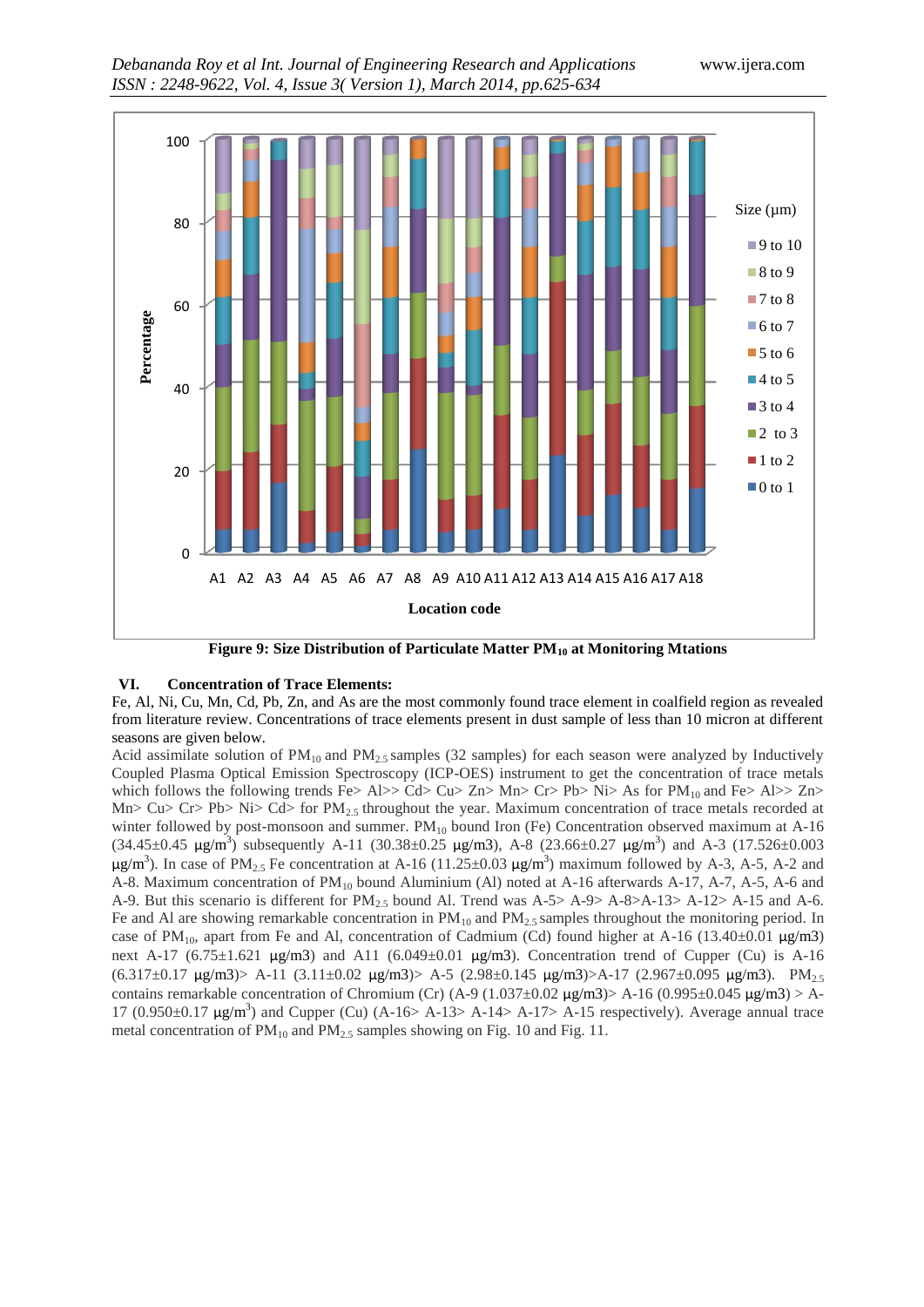

**Fig. 10: Showing Annual Average Concentration of Trace Metals of PM<sup>10</sup> at different locations**



**Fig. 11: Showing Annual Average Concentration of Trace Metals of PM2.5 at different locations**

#### **VII. Conclusions:**

Dhanbad/Jharia Coalfield (JCF) is very critically polluted with respect to fine particulate matter ( $PM_{10}$  and  $PM_{2.5}$ ) and particulate bound trace metals. All monitoring stations except ISM, teacher's colony crossed permissible limit of  $PM_{10}$ ,  $PM_{2.5}$  and trace metals as per NAAQS-2009. Minimum concentration level of air borne particulate matter observed at ISM, teachers colony due to distance from source and greenbelt surrounding the campus. Monitoring stations contains (A-16, A-17, A-3, A-11 and A-8) high percentage of small size particulate matter is caring very large amount of Fe, Al, Cd, Cr, Pb and Cu. Mainly vehicular exhausts, tyre erosion, unauthorized coal burning, domestic fuel burning and very fine particulate matter travelling from industries.

Study area nearby mining and other associated activities (A-4 and A-6) were found high percentage of larger size particulate matter and monitoring station (A-5,A-10, A-11 and A-17) containing both sizes of particulate matter are affected by of mining as well as transportation activities.

## **Acknowledgement:**

The authors are grateful to Indian School of Mines, Dhanbad for the award of ISM-Junior Research Fellowship to Debananda Roy to carry out this work.

#### **References:**

[1.] Chaloulakou, A., Kassomenos, P., Spyrellis, N., Demokritou, P. and Koutrakis, P. (2003). "Measurements of  $PM_{10}$  and  $PM_{2.5}$  particle